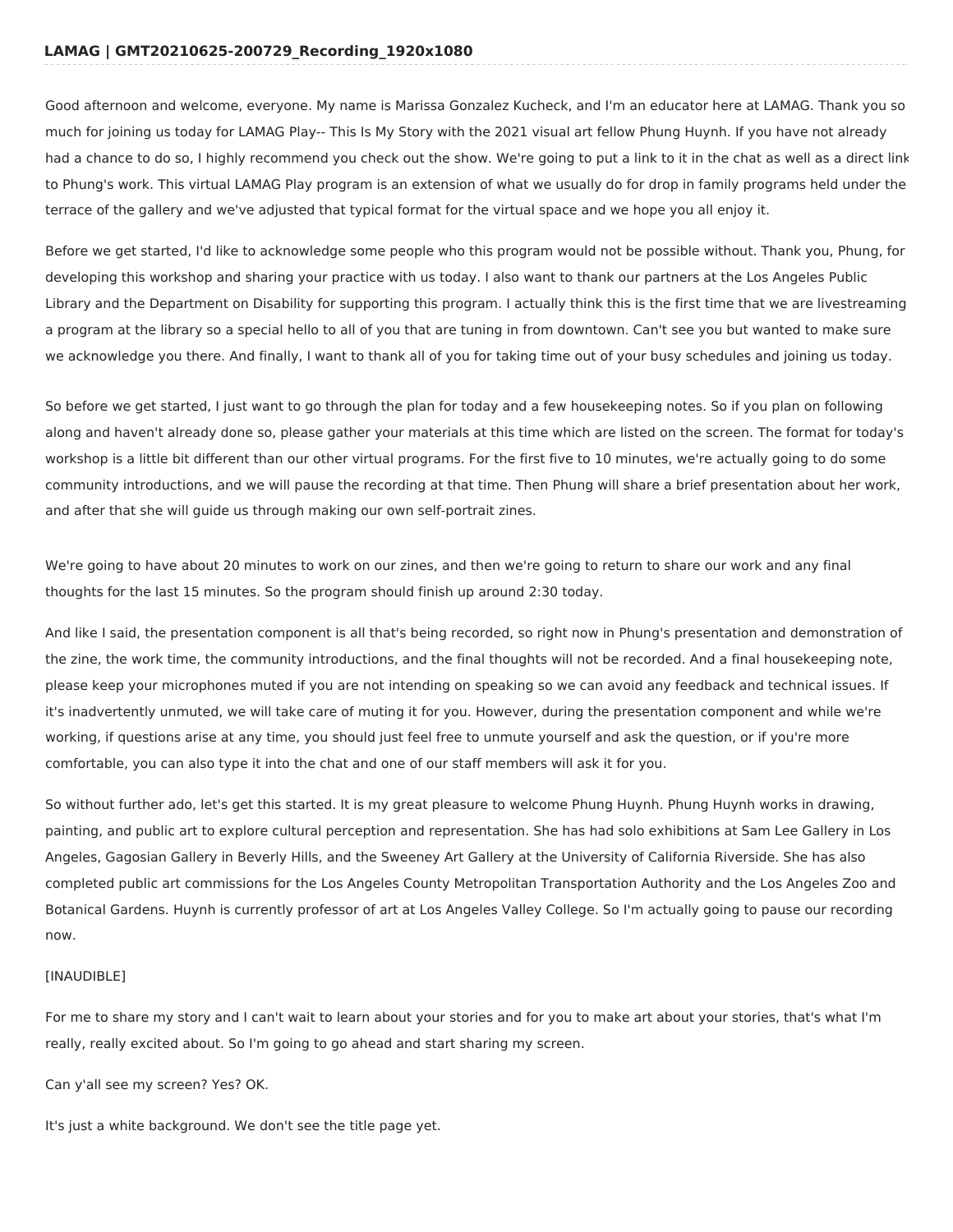#### OK, let me try again. Can you see my screen now?

Yes, now I can see it.

OK, great. So today our workshop is about our stories. So I'm going to share you-- with you my story first, and then today, I would love to learn about your stories and see how you're going to produce this zine that is made through your artistic expression. You can draw, you can collage, you can do it any way you want. So I just want to share a little bit about myself.

This is my baby picture. It's a very unusual baby picture. I am a Los Angeles-based artist, educator, mother, and activist with a practice drawing, painting, public art, and community engagement.

I am a Southeast Asian refugee. My father survived the genocide in Cambodia, and my mother and I were born in Vietnam where my father sought asylum. And as a family we were war refugees. So what you're looking at is my refugee photo from a Thai refugee camp.

And these are drawings I did of my parents on pink donut boxes. On the left is my father, and on the right is my mother. My father survived the genocide in Cambodia, and my mom and I were both born in Vietnam.

So we resettled in the United States when I was a toddler, and I learned to speak English while watching Mr. Rogers on television. I speak several languages, and my cultural identity is a slippery combination of Chinese, Cambodian, Vietnamese, and American but never in equal parts. My work is informed by this complicated negotiation of cultural, ethnic, and racial identity.

I grew up in immigrant LA neighborhoods where locating identity is in constant cultural flux. While my parents started to work in the garment industry in the 1980s, we met my abuelita, who was second generation Mexican-American, and she grew up in East LA. She was a production manager for a company my parents made clothes for, and she stood up for my parents when they were berated for not speaking English. And she convinced my parents to let me pursue art because they were afraid I wouldn't be able to support myself if I became an artist.

This is my mentor Charles Daly, an African-American artist and a Vietnam War veteran. He grew up in Brooklyn and visited his grandmother as a child during the summers, and he would ride the bus to Virginia, where he experienced that intense crossing of the Mason-Dixon line and saw the crippling effects of Jim Crow. He came into adulthood during the civil rights era and was influential in planting the seeds of racial and social justice for me. He is a Vietnam War vet, I am the War Refugee from Vietnam, and our relationship heal the wounds of assimilating in this country for me.

In my work, I explore experiences of resettlement, cultural displacement, assimilation, and misrepresentation. I have been making artwork that probes the perceptions of Asian female bodies that consider the impact of plastic surgery.

Through a series of paintings, drawings, and collages, I observe how cosmetic products and contemporary plastic surgery on Asian women prioritizes eurocentric standards of beauty, obscures racial identity, and amplifies the orientalist eroticism of Asian women.

My current work unpacks my complicated journey in becoming American as I interview Cambodian and Vietnamese refugees and immigrants in my community. And for those of you who don't know, this is Mr. Rogers, and something that he used to always say was won't you be my neighbor. And as a refugee and immigrant to hear that is very important.

I make drawings on pink donut boxes and cross stitch images of personalized California license plates with un-anglicized names. This work impacts the complexities of immigration, displacement, and assimilation.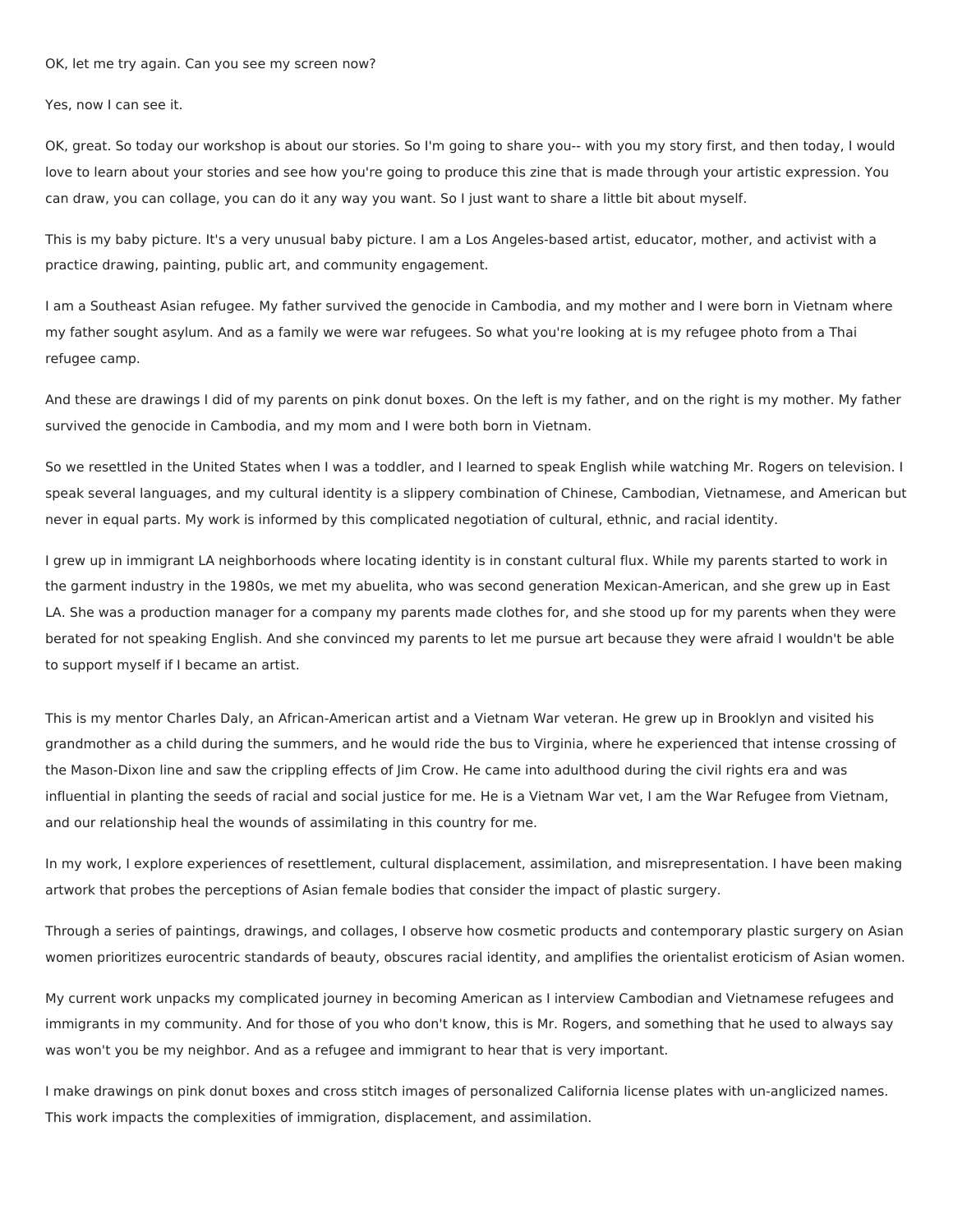So these are some drawings of folks from the Cambodian and Vietnamese community that I wanted to record their stories, and close to 90% of California's donut shops are mom and pop businesses run by Cambodian immigrants. The trend that links pink boxes with donuts can be traced back to the Cambodian-American donut eco-system.

So each drawing or cross stitch piece that I make is meant to be a sensitive portrayal of a unique personal story that is highlighted to post-colonial war trauma. And while we were in quarantine, it's hard to experience art in person, so my works were placed on billboards as an outdoor art exhibition which I felt was very impactful.

I also think my work explores this idea of the refugee experience and distinguishing between immigrants and refugees. We know that refugees come here because they have no choice and their life are threatened, and we see that now happening at the southern border to our Central American, Asian-- Central American siblings. And so I wanted to imbue that and show that in my work.

And in these series of cross stitch license plates, you'll see that I cross stitch names of folks from my community with un-anglicized names. When we become American, some of us change our names, and some of us don't. And I think it's important to keep our own names, and maybe that's something you want to think about in your zine today.

When the pandemic forced us to quarantine and practice social distancing, I had to reconfigure how and why I was making art. Unable to connect with community was extremely difficult. However, as part of the campaign to support artists, I was commissioned by the Lucas Museum of Narrative Art to sew 200 masks from bed sheets and hair ties that were donated to the Midnight Mission, one of the nation's largest non-profit organizations to serve the un-housed. But what also happened during quarantine was a national reckoning yet again with the pervasive and detrimental effects of systemic racism. Black and brown lives were lost to the brutality of police violence.

From the tragic deaths of so many innocent Black and brown individuals was a social awakening that also dawned during the drastic rise in hate crimes that specifically targeted Asian-American Pacific Islander communities that was stoked by racist remarks by the last president who called the COVID-19 virus a Chinese virus.

Last March-- I'm a community college educator as well-- right before quarantine and as we were beginning to understand the effects of COVID-19, my Asian-American and Pacific Islander students expressed concerns about anti-Asian racism. One of my students was called a gook, and in her confusion, she did not even know what it meant.

As a Vietnamese refugee, this derogatory slur reignited traumatic experiences of resettlement deeply entrenched in racism. After my family survived this intense war trauma as refugees and remade our lives in the United States, I remember playing with green GI Joe figurines. Now as an adult, I realize how painfully ironic that experience is.

I was able to revisit my childhood and to include memories of the American war in Vietnam, and this was very central to the body of work that I created as a COLA Fellow for the city of Los Angeles.

In unpacking the legacy of racist monuments in the United States, I constructed a small mixed media sculpture made of a dollhouse and GI Joe toys. The gestures and poses remind me of many Vietnam War monuments and how these toys eerily mimic the war machine and gesture at how we should remember the war. Since I came to the United States as a toddler, I cannot recall memories of my own and have to rely on the memories of my parents and the distorted representations in Hollywood movies such as Apocalypse Now and Full Metal Jacket that asymmetrically retold the war in US history textbooks.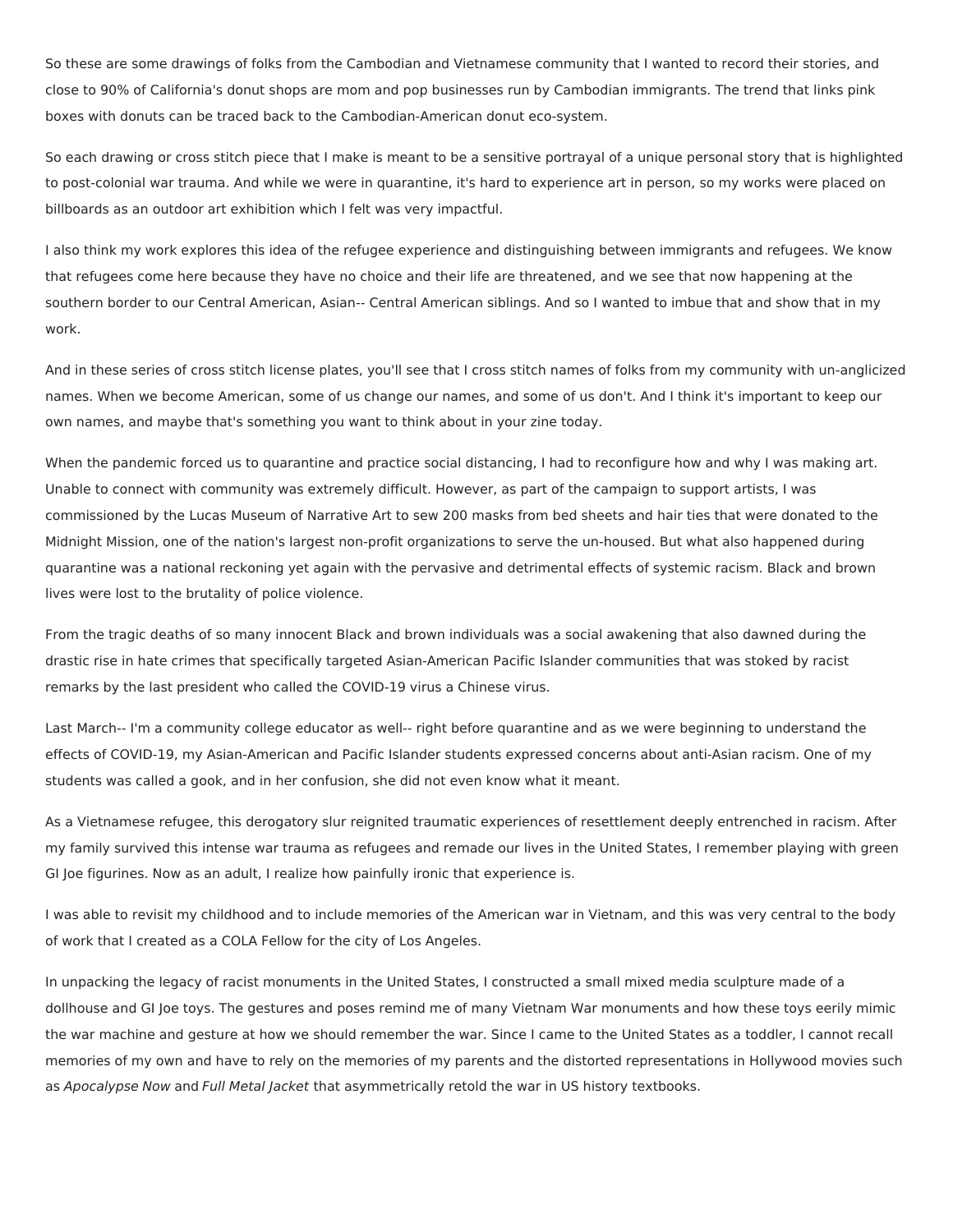I also made a few snow globes that were based on the fall of Saigon in 1975. In preparation for the expected evacuation of the American embassy distribute a 15-page booklet with a map that indicated the assembly areas where helicopters would be able to land to pick up people. An insert page read note evacuation signal. Do not disclose to other personnel. When the evacuation is ordered, the code will be read on Armed Forces Radio. The code is the temperature in Saigon is 105 degrees and rising. This will be followed by the playing of "I'm Dreaming of a White Christmas."

Those who were not US citizens but expected to participate in the evacuation contacted Americans they knew and asked them to sing the tune because they fear they might not recognize it. So in the snow globe is a picture of my mother at a refugee camp in Thailand. When we left, a lot of us just left with the clothes on our back, and if we were lucky enough, we might have an extra set or two. And we spent eight months in the Thai refugee camp.

And as I was growing out of my clothes, my mom took hers apart to resew clothes for myself, and that's what you're looking at in the snow globe.

This is a snow globe from December 1978 when my family first arrived in Mount Pleasant, Michigan, and we saw snow for the first time in our lives. Southeast Asia is a very tropical, hot climate, and so we did not even know what this was. And my parents were really scared of it. So in this snow globe, you'll see my godfather who sponsored us to come to the United States teaching our family how to build a snowman.

And this is my older brother's first Christmas, and I'm sure with the language barrier, he's very confused what he was supposed to do to sit on the lap of this red-faced old man with a white beard. And so this photo has a lot of memories for me and for him.

Currently, I am chair of the public art commission for the city of South Pasadena, and I'm on the leadership team of the anti-racism committee of South Pasadena. The role of artists is deeply connected to the role of cultural builder who serves the community. Intentional engagement and making art through a social justice lens have always been central to my practice in addition to my commitment to immigrant communities, women's issues, and BIPOC solidarity.

So that's my story, and I just wanted to share that with you and thank you for that opportunity. But today I want to use the work that I do so that you can tell your story. And the project that we're going to do is a zine project, and at the community college that I teach at, a lot of my students are immigrants. And we talk about their journeys, and we make these zines so at the end of the semester we photocopy them and exchange them so everybody leaves a class knowing the stories of each other.

So these are just examples-- you've seen this already-- of zines from my students, and they're of all ages, all ethnic backgrounds, all different pronouns. And it's really for me. I feel so privileged to learn about their stories.

For example, this zine at the top is of a student who left Armenia at 17 because in Armenia once you reach the age of 18, all men have to join the military. And he didn't, and he escaped through Mexico. He left to Mexico and crossed the border to get to the United States.

Another student came from Laos. I have another student from Mexico. So I have students from all over the place, and they use this workshop-- I mean this assignment in this workshop that we're going to do today to tell their stories.

So I just want to share with you some of these, and, again, all of you have different artistic practices. Some of you like to draw, collage, write. There's no wrong or right way. I want you to just do this the way you want to do it. So when you look at these examples, don't feel like, oh, this is the way to do it. This is just one of the few ways.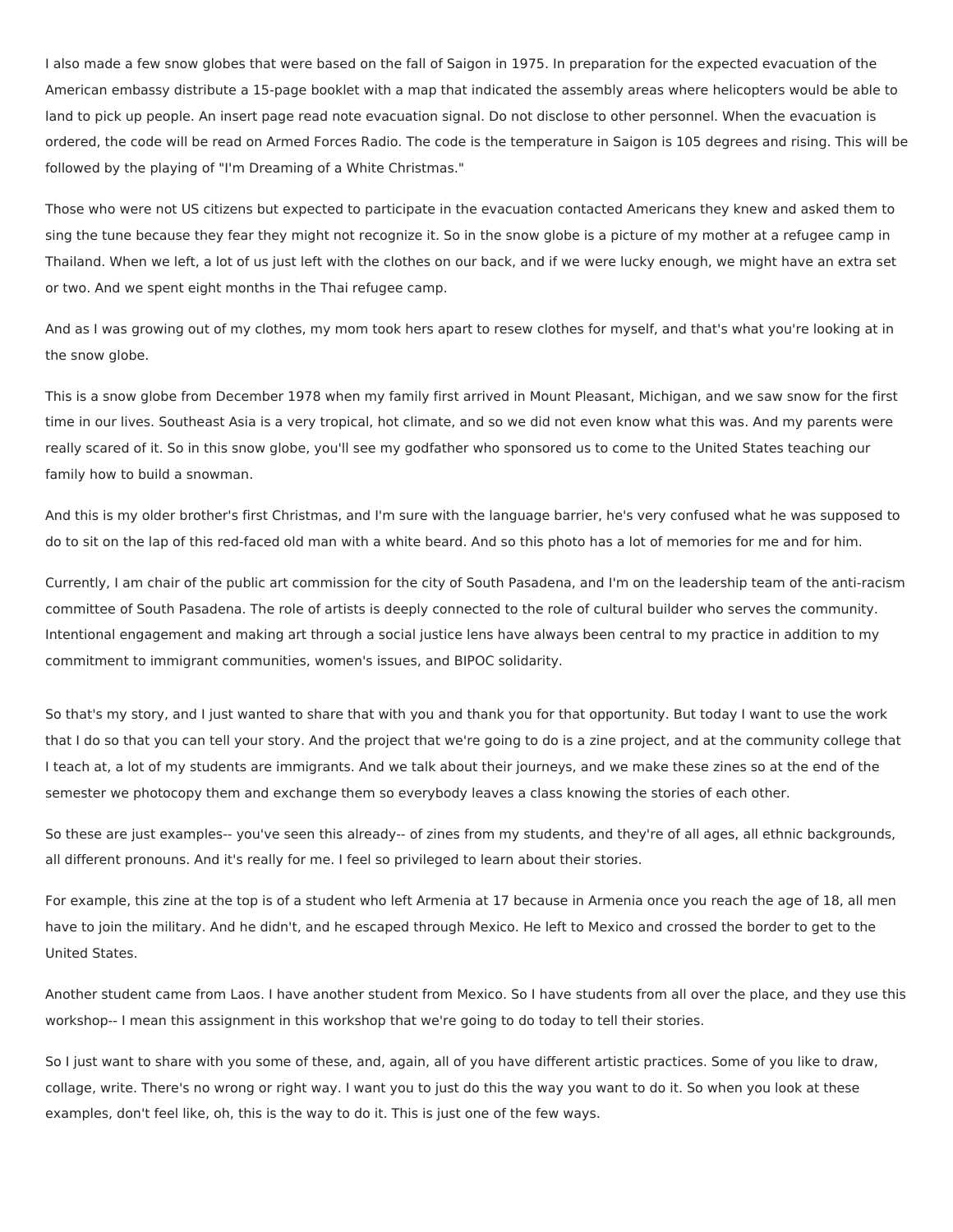So you can see in that example this artist chose to use his body to tell his story, what his eyes, his hands as metaphors, and his name, but also look at the style. He loves to draw in ink, so he appropriates graphic novel and comic book styles. So maybe that's something you want to think about in terms of what style you want to use in your zine, and, again, there's no wrong or right way.

Here's another one. This is by the student who left Armenia and went to Mexico and crossed the border to come to the United States. And this is called The Creation of Me, and his name is Ash, which is short for Ashot.

So you can see with Ashot, his words are really powerful and how he merges image and text. So maybe that's something you want to think about. And do you notice how this-- even though this is a cover, when we open up to the back and front cover, it forms one image as well. So maybe that's something you want to think about for your zine.

This one I love. It's by my student who is originally from Mexico and she's always wanted to do art, but, again, a child of immigrants, her parents didn't want her to do art. But I'm very proud of her sticking to what she wants to do, and she actually graduated from [INAUDIBLE] with a major in studio art and she did this beautiful, beautiful color zine of her story.

So with that student, I love how thoughtful she was with using color and black and white. So you'll notice that the cover is-- I mean the cover is in color, but when you open the story, it's in black and white, referencing memory and dreams. How many of you dream in color and black and white, or when you remember something, is it in color or black and white? So she's really thoughtful in her use of color. And then as you notice in this image when you open up the zine on the back, it forms a poster, a large image.

So this-- I want this to be very accessible and not expensive. You don't have to go to art store. So the zine is going to use-- we're just going to use 8 and 1/2 by 11 piece of paper, and it's going to be divided into eight panels. You're going to fold it up and divide it into eight panels, and you're going to cut the center. And I'll show you later in a video how to fold it up into a little booklet or a little zine.

So basically, here's a little graphic of what that looks like. You'll have a little sheet of 8 and 1/2 by 11 paper. You're going to fold it in half and then in half again and press until you get eight sections in the paper. And, again, I'm going to show you a video how to do that. And you're going to prop the middle up and cut the center and collapse it and fold it so it creates a little book.

And, again, the reason why I like the 8 and 1/2 by 11 paper is that it's a standard size. You can photocopy it, you can print it, and you can distribute it. It's so grassroots, and I love that part about it.

So let me show you a video of how to take your paper and fold it, and I can always replay this later if you forget. And if you want to start now with the video, feel free to take your paper and start that. So you're going to take the 8 and 1/2 by 11 piece of paper, and you're going to fold it in half hot dog style or lengthwise.

And make sure the creases are nice and crisp. You're going to open it up, and you're going to fold it in half again hamburger style.

And then you're going to open it up, and you see there's four now. You're going to shake one hand and fold it to the center crease. And you're going to do the same on the other end, fold it to the center crease so that we have eight. And I'm just going to pause here for a second because I know some of you are doing that. Do we have any questions so far? OK, great.

And again if you need me to replay this I can. So basically we want to fold our paper so that there's eight panels, four at the top, four at the bottom. And then you're going to lift the front crease up standing.

Like so. And then you're going to take scissors and just cut right in the middle.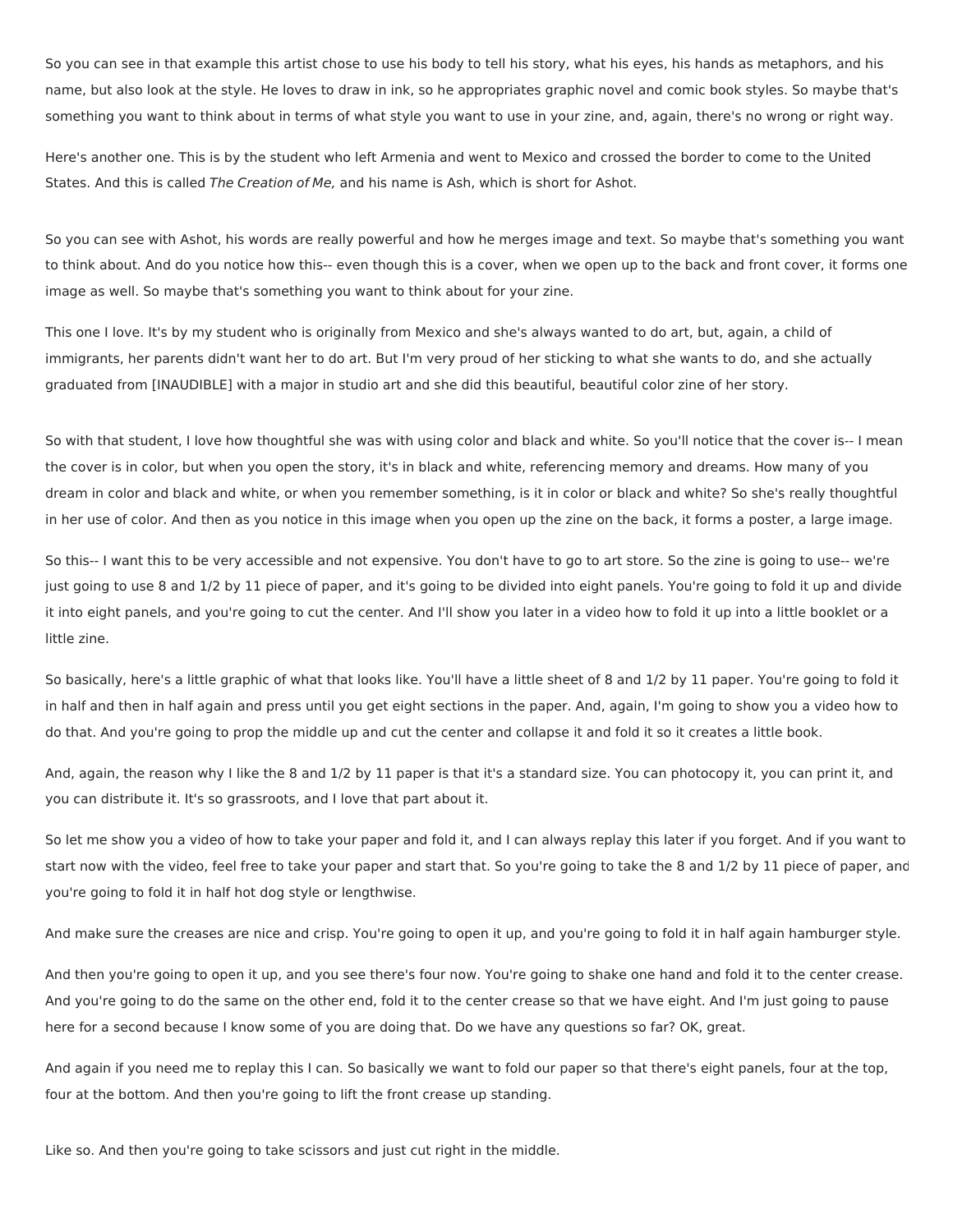And then you're going to open it up and fold the panel back and collapse it so that the hole is in the center and all the-- you push all the pages in the middle of the hole. The hole's at the top, and it should collapse into a book. So for those of you following along, I hope you got that, and if not, I can always replay the video. Any questions so far?

What a good class!

And, again, if you ever need me to replay it, we can, and as Melissa-- Marissa mentioned, we recorded it so you can always look back at that.

So at this point, why don't we take just a quick five-minute break so you can grab a food item or an ingredient that tells us about who you are. Sounds good. So let's come back in five minutes and go ahead and grab that [INAUDIBLE].

Could you repeat-- could you--

I'm sorry, go ahead. What's the question?

You said something?

I'm sorry. What was the question?

If you could repeat--

You want me to repeat the video?

Your speech [ECHOING]

Oh, the presentation? The presentation was recorded, so Marissa can share that afterwards.

So if it's OK right now, why don't we just go ahead and grab a food item and come back in five minutes.

That was it.

Thank you.

Great. I hope everybody got their food item or ingredient. And before we move forward, does anybody have any questions or comments or feedback or anything they want to share so far?

OK, great. I know you're like why are you asking me to go grab a food item. Because things we love to eat and things we cook with tells us a lot about who we are. So before I ask, any volunteers to share? I will share with you some of the food items that I picked. So I'm going to go ahead and share my screen with you.

Can everybody see my screen?

Yeah, we can see it.

Or ingredient, OK.

Ingredient or food. So let me show you some things that I picked.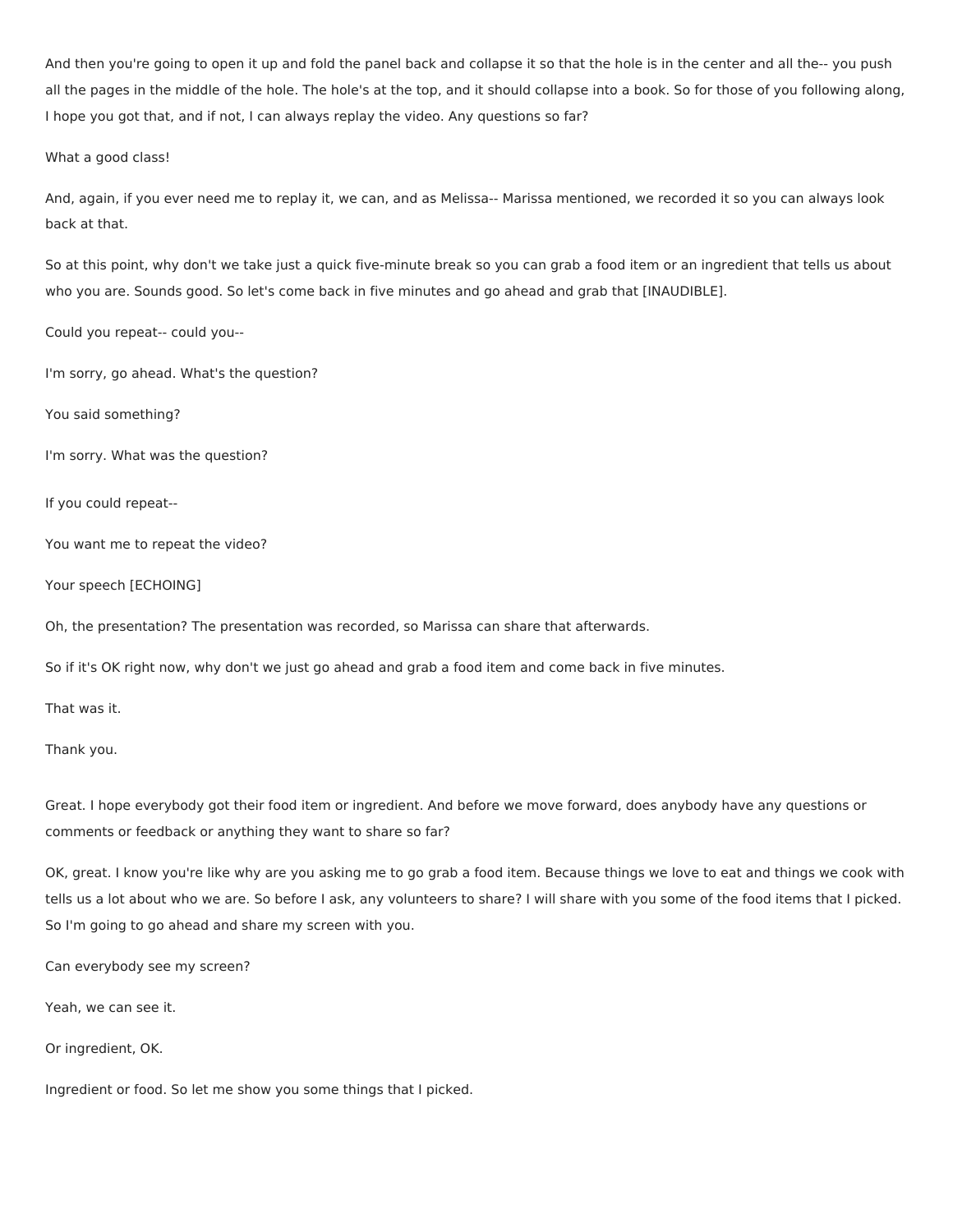So I mentioned that I was born in Vietnam, and for us, fish sauce or nuoc mam is very important. We put in everything, and we love it in everything. And so when I asked you to pick an item, just think about-- think of its flavor, how does it make you feel when you use it or eat it.

But also when you look at the item, look at the colors. Are these some things you may want to incorporate in your zine? So for me, nuoc mam, of course, the language. I love looking at Vietnamese text and the accents, and you'll see here the colors, the orange, the yellow. There's the outline of Vietnam and the fish.

Oh, didn't notice that.

Yeah, so you'll see fish. So that's something to look at in your food item. Are their shapes and colors and textures that you want to borrow for your zine? And what I love about this is how pan-Asian fish sauce is, so not only do you see Vietnamese, you see Chinese, you see Korean, you see Thai, you see Khmer. So I really love how inventive visual language can be with culture.

## Yes.

And oyster sauce, who doesn't love oyster sauce, right? So oyster sauce is an ingredient that we use a lot in my household and I love so much and, again, since we're making aren't paying attention to colors and shapes and decals and images. I love-- this is Lee Kum oyster sauce that we use a lot in our house, and I love this little scene of a mother in a cheongsam with giant oysters and her little boy also in the boat. I love these little things.

Or the mom here. How many of us look like this when we're eating dinner? So-- and the flowers surrounding it.

### Beautiful.

Yeah. And we live in a very hectic life. We're working, we're doing this, so sometimes instant food is something that you might have in your household because you don't-- just don't have time to make it from scratch. So like ramen or pho, things that used to take two or three days is now commercialized and repackaged. So this is Vietnamese shrimp pho.

And my mom got this for me because she knows I work so much. I'm like mom is that not, but that's fine. This is beef noodle soup, [NON-ENGLISH SPEECH].

And, again, when you're looking at these, just think why do I eat these things and how does it make me feel and how do I identify with it culturally but also like the colors. And look at-- if you look on this red packaging, you'll see carrots, you'll see onions, and you'll see a little cow, a cute little cow. I don't know. You know what I mean? So these are some fun things you might want to use in your zine.

Spam, being an immigrant and assimilating, there's a lot of unique foods in American culture from all these different cultures. Spam is short for spiced ham, and I think it's very cheap meat that was processed during World War II that came out of Britain. And then it was sent to during wartime soldiers. This is their meat.

But then for me being a Vietnamese refugee and those from Korea during the Korean War, Spam came to Asia from these wars being fought, and now you have things like Spam masubi or Spam and eggs and rice. So I love looking at food from that cultural perspective. But also as an artist, that yellow text with the blue background and how these visual languages are used.

So before I move on, does anybody want to share their food item and show us their--

I do.